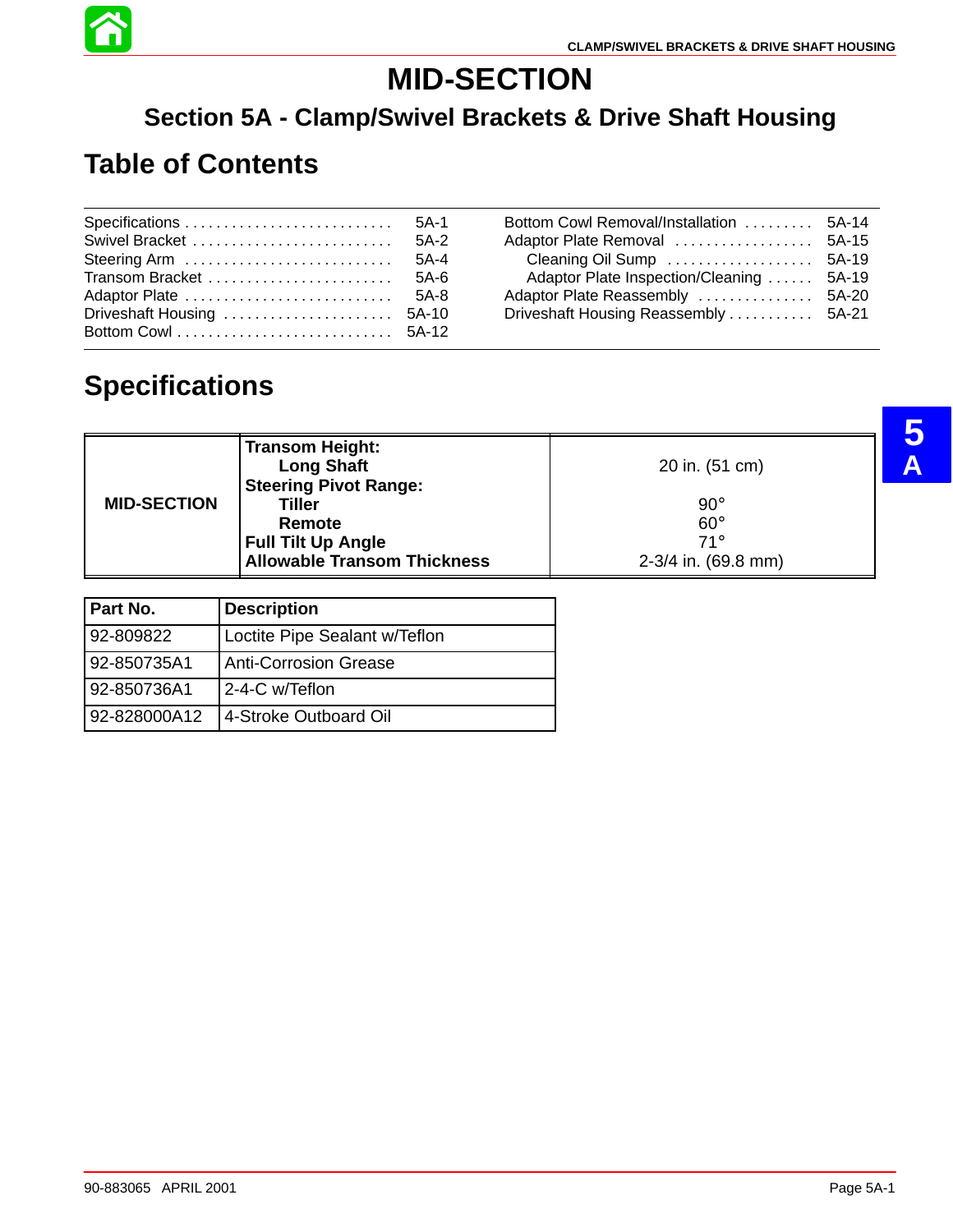

#### **SWIVEL BRACKET**



2-4-C With Teflon (92-825407A12)

**A = TORQUE NUT 120 LB. (13.5 N\_M) AND THEN BACK OFF 1/4 TURN.**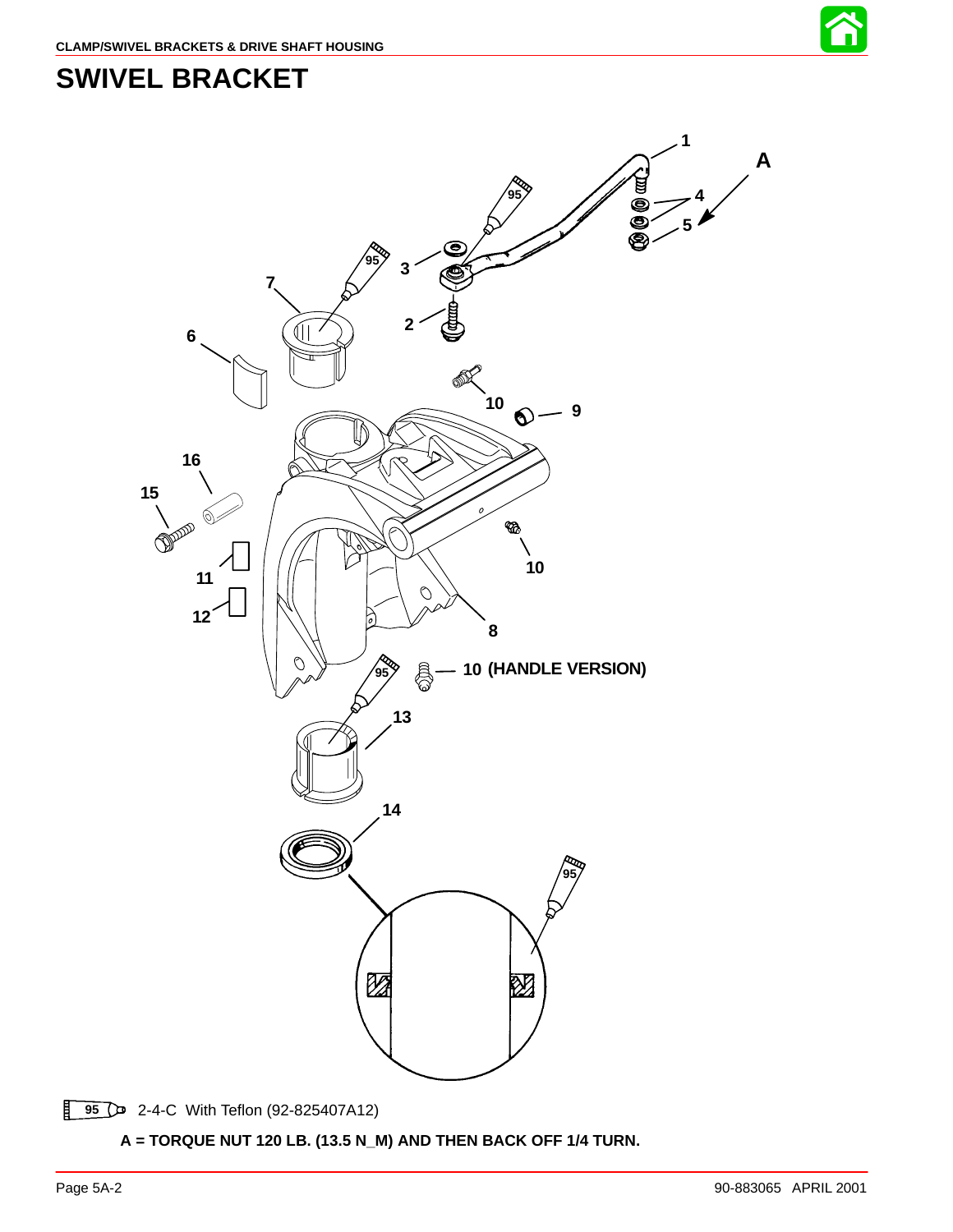

#### **SWIVEL BRACKET**

| REF.            |                |                                                       |       | <b>TORQUE</b> |      |
|-----------------|----------------|-------------------------------------------------------|-------|---------------|------|
| NO.             | QTY.           | <b>DESCRIPTION</b>                                    | lb-in | lb-ft         | Nm.  |
| 1               | 1              | <b>LINK ROD</b>                                       |       |               |      |
| 2               | 1              | <b>SCREW (1-1/2 IN.)</b>                              |       | 20            | 27.0 |
| 3               | 1              | WASHER<br><b>ELECTRIC NON HANDLE</b>                  |       |               |      |
| 4               | $\overline{2}$ | <b>WASHER</b>                                         |       |               |      |
| 5               | $\overline{2}$ | NUT (.375-24)                                         | 120   |               | 13.5 |
| 6               | 1              | <b>PUCK</b>                                           |       |               |      |
| $\overline{7}$  | 1              | <b>BUSHING</b>                                        |       |               |      |
| 8               | 1              | <b>SWIVEL BRACKET</b>                                 |       |               |      |
| 9               | 2              | <b>BEARING</b>                                        |       |               |      |
| 10              | $\overline{2}$ | GREASE FITTING (Qty. of 3 required on Handle Versions |       |               |      |
| 11              | 1              | DECAL-Co-Pilot (HANDLE)                               |       |               |      |
| 12 <sub>2</sub> | $\mathbf{1}$   | <b>DECAL-Serial Overlaminate</b>                      |       |               |      |
| 13              | 1              | <b>BUSHING (LOWER)</b>                                |       |               |      |
| 14              | 1              | <b>SEAL</b>                                           |       |               |      |
| 15              | 1              | SCREW (M8 x 10) (HANDLE)                              |       |               |      |
|                 | 1              | SCREW (M8 x 25) NON-HANDLE                            |       |               |      |
| 16              | 1              | <b>SEAL</b>                                           |       |               |      |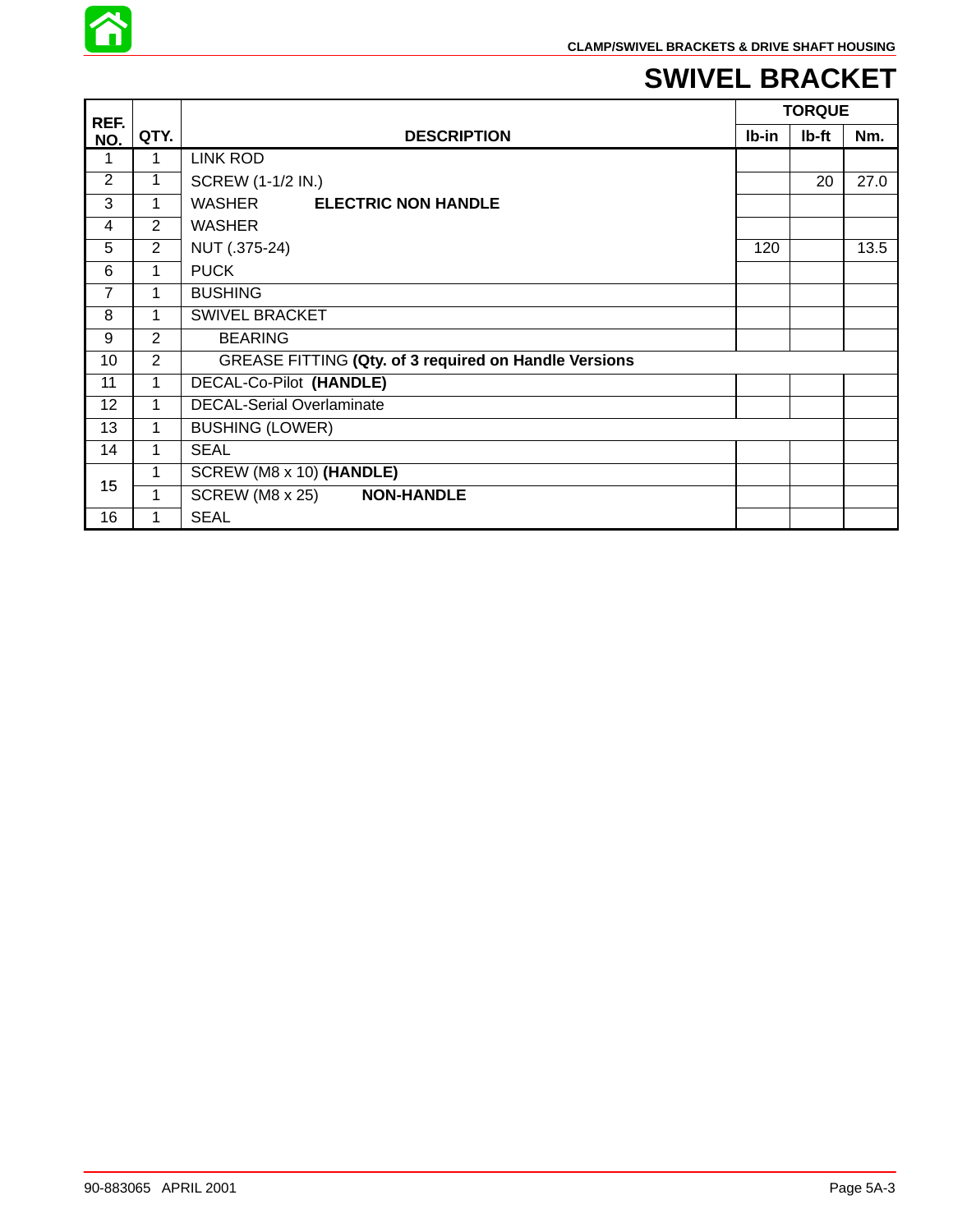

#### <span id="page-3-0"></span>**STEERING ARM**

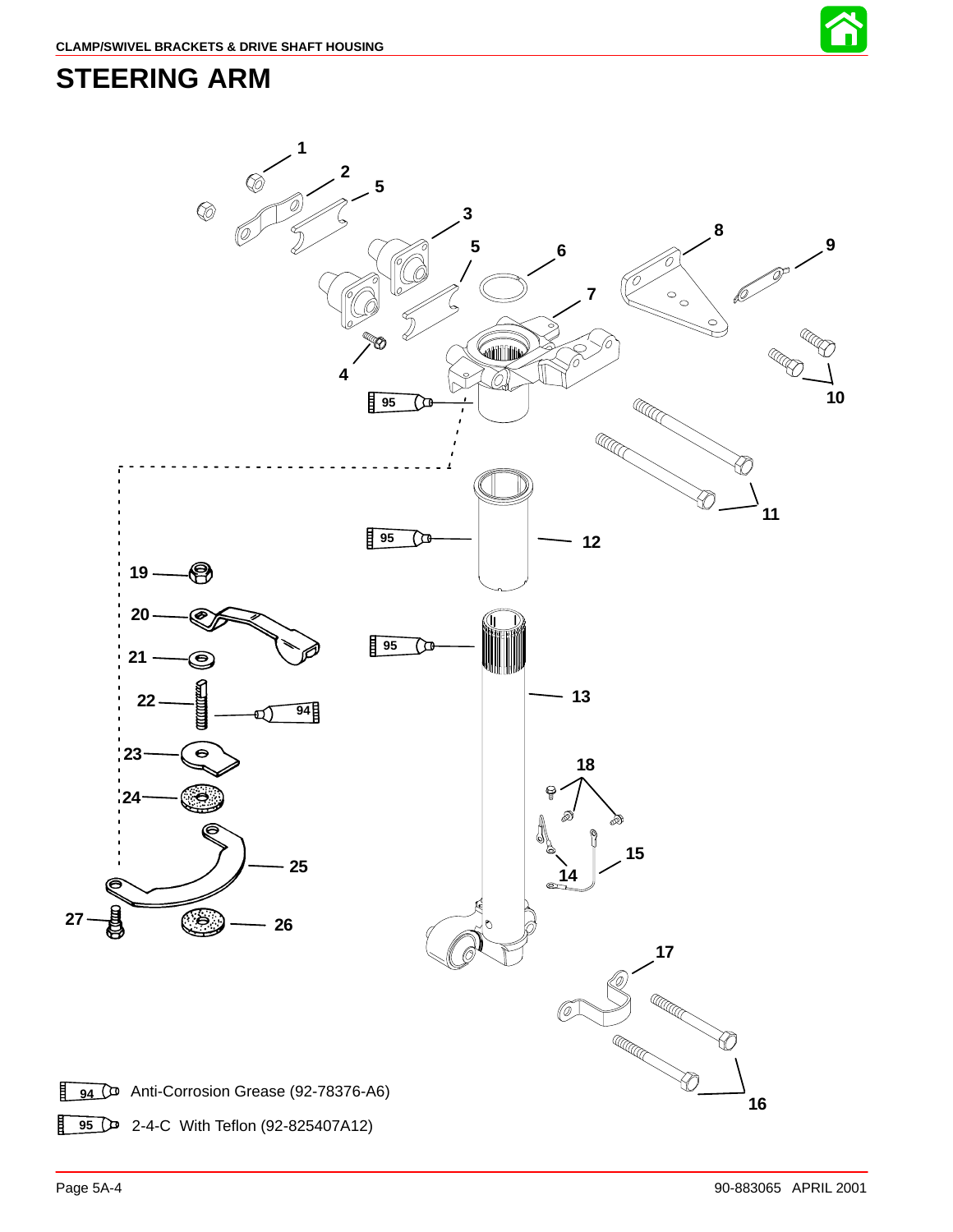

# **STEERING ARM**

| REF.           |                |                                      |             | <b>TORQUE</b> |      |
|----------------|----------------|--------------------------------------|-------------|---------------|------|
| NO.            | QTY.           | <b>DESCRIPTION</b>                   | Ib-in       | lb-ft         | Nm.  |
| 1              | 2              | <b>NUT</b>                           | 50          |               | 5.7  |
| $\overline{2}$ | $\mathbf{1}$   | <b>STRAP</b>                         |             |               |      |
| 3              | $\overline{2}$ | <b>MOUNT</b>                         |             |               |      |
| 4              | 8              | SCREW (M6 X 20)                      | 130         |               | 14.7 |
| 5              | $\overline{2}$ | <b>BUMPER</b>                        |             |               |      |
| 6              | $\mathbf{1}$   | <b>RETAINING RING</b>                |             |               |      |
| $\overline{7}$ | 1              | <b>STEERING ARM</b>                  |             |               |      |
| 8              | $\mathbf{1}$   | <b>BRACKET (NON-HANDLE)</b>          |             |               |      |
| 9              | 1              | <b>TAB WASHER (NON-HANDLE)</b>       |             |               |      |
| 10             | 2              | <b>SCREW (M10 X 30)</b>              | 32          |               | 3.7  |
| 11             | $\overline{2}$ | <b>SCREW (M12 X 154)</b>             |             | 50            | 67.8 |
| 12             | $\mathbf{1}$   | <b>SPACER</b>                        |             |               |      |
| 13             | $\mathbf{1}$   | <b>SWIVEL TUBE</b>                   |             |               |      |
| 14             | 1              | <b>GROUND STRAP</b>                  |             |               |      |
| 15             | $\mathbf{1}$   | <b>GROUND STRAP</b>                  |             |               |      |
| 16             | $\overline{2}$ | <b>SCREW (M10 X 105)</b>             |             | 32.5          | 44   |
| 17             | $\mathbf{1}$   | <b>STRAP - LOWER MOUNT</b>           |             |               |      |
| 18             | 3              | <b>SCREW (SELF-TAPPING)</b>          | Drive Tight |               |      |
| 19             | $\mathbf{1}$   | <b>NUT (.375-24) (HANDLE)</b>        |             |               |      |
| 20             | 1              | LEVER - CO-PILOT (HANDLE)            |             |               |      |
| 21             | $\mathbf{1}$   | <b>WASHER (HANDLE)</b>               |             |               |      |
| 22             | $\mathbf{1}$   | ROD (THREADED) (HANDLE)              |             |               |      |
| 23             | $\mathbf{1}$   | <b>BRACKET PLATE (HANDLE)</b>        |             |               |      |
| 24             | 1              | <b>DISC (HANDLE)</b>                 |             |               |      |
| 25             | $\mathbf{1}$   | PLATE (HANDLE)                       |             |               |      |
| 26             | $\mathbf{1}$   | <b>DISC (HANDLE)</b>                 |             |               |      |
| 27             | $\overline{2}$ | <b>SCREW (HEX SHOULDER) (HANDLE)</b> | 70          |               | 7.9  |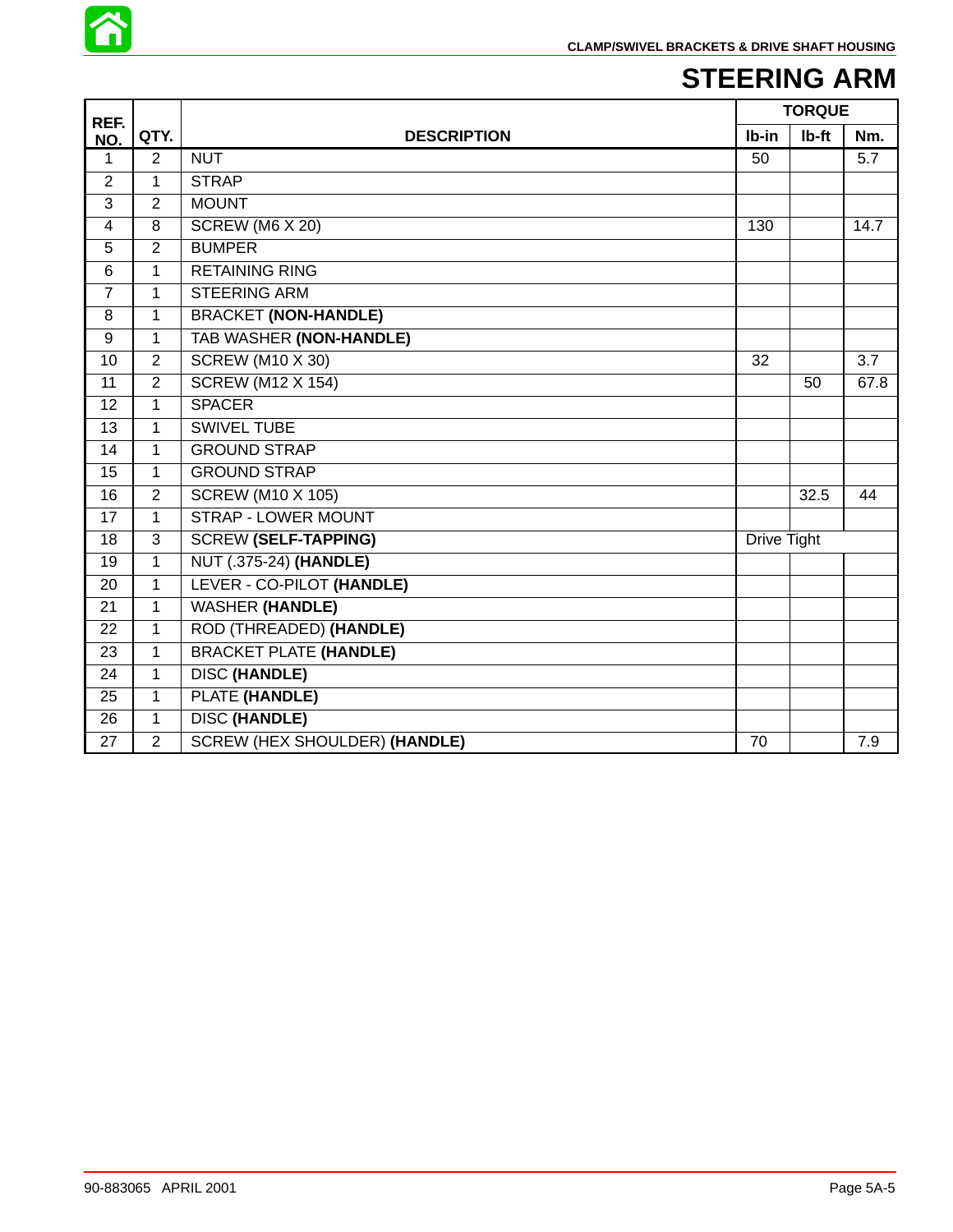

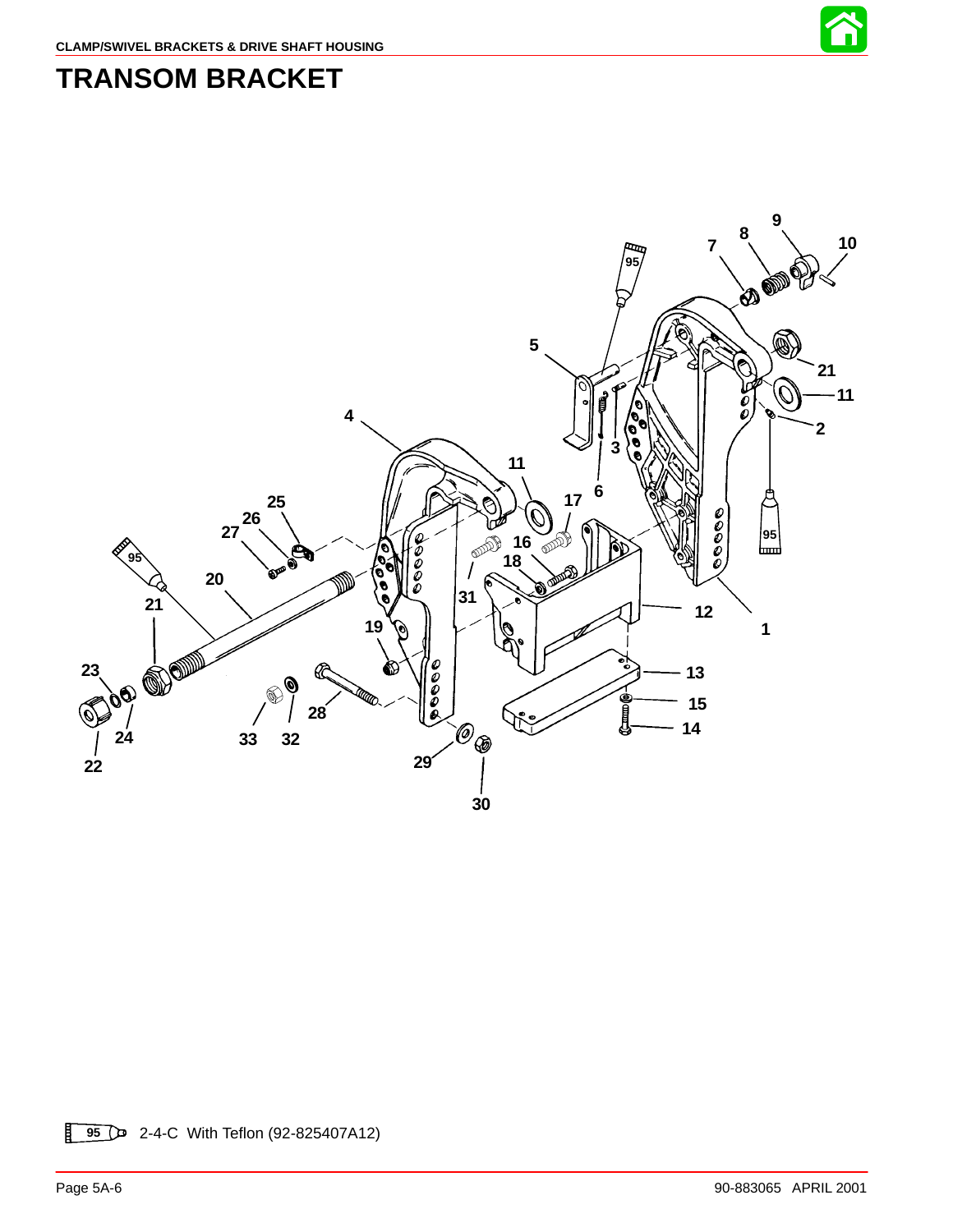

## **TRANSOM BRACKET**

| REF.            |                          |                                    |                                                           | <b>TORQUE</b> |      |
|-----------------|--------------------------|------------------------------------|-----------------------------------------------------------|---------------|------|
| NO.             | QTY.                     | <b>DESCRIPTION</b>                 | Ib-in                                                     | Ib-ft         | Nm.  |
| $\mathbf{1}$    | 1                        | <b>TRANSOM BRACKET (PORT)</b>      |                                                           |               |      |
| $\overline{2}$  | $\mathbf{1}$             | <b>GREASE FITTING</b>              |                                                           |               |      |
| 3               | 1                        | <b>GROOVE PIN</b>                  |                                                           |               |      |
| 4               | 1                        | <b>TRANSOM BRACKET (STARBOARD)</b> |                                                           |               |      |
| 5               | 1                        | <b>TILT LOCK LEVER</b>             |                                                           |               |      |
| 6               | 1                        | <b>SPRING</b>                      |                                                           |               |      |
| $\overline{7}$  | $\mathbf{1}$             | <b>NYLINER</b>                     |                                                           |               |      |
| 8               | 1                        | <b>SPRING</b>                      |                                                           |               |      |
| 9               | $\mathbf{1}$             | <b>KNOB</b>                        |                                                           |               |      |
| 10              | $\mathbf 1$              | <b>GROOVE PIN</b>                  |                                                           |               |      |
| 11              | $\overline{2}$           | <b>WASHER</b>                      |                                                           |               |      |
| 12              | $\mathbf{1}$             | <b>ANCHOR BRACKET</b>              |                                                           |               |      |
| 13              | 1                        | ANODE ASSEMBLY                     |                                                           |               |      |
| 14              | $\overline{2}$           | <b>SCREW (M6 X 25)</b>             | 60                                                        |               | 6.8  |
| 15              | $\overline{2}$           | <b>WASHER</b>                      |                                                           |               |      |
| 16              | 5                        | SCREW (30 MM)                      |                                                           | 25            | 33.9 |
| 17              | $\mathbf{1}$             | SCREW (35 MM)                      |                                                           | 32.5          | 44   |
| 18              | 4                        | <b>LOCKWASHER</b>                  |                                                           |               |      |
| 19              | $\overline{2}$           | <b>NUT</b>                         |                                                           |               |      |
| 20              | 1                        | <b>TILT TUBE</b>                   |                                                           |               |      |
| 21              | $\overline{2}$           | <b>NUT</b>                         | Tighten nut to 32<br>Ib-ft and then back<br>off 1/4 turn. |               |      |
| 22              | 1                        | SEAL KIT (NON-HANDLE)              |                                                           |               |      |
| 23              | $\mathbf{1}$             | O RING (NON-HANDLE)                |                                                           |               |      |
| 24              | 1                        | <b>SPACER (NON-HANDLE)</b>         |                                                           |               |      |
| 25              | $\overline{2}$           | <b>CLIP</b>                        |                                                           |               |      |
| 26              | $\mathbf{1}$             | C-WASHER                           |                                                           |               |      |
| 27              | 1                        | SCREW (10-16 X 5/8)                |                                                           | Drive Tight   |      |
| 28              | 4                        | <b>SCREW</b>                       |                                                           | Drive Tight   |      |
| 29              | $\overline{\mathcal{A}}$ | <b>WASHER</b>                      |                                                           | Drive Tight   |      |
| 30              | $\overline{\mathbf{4}}$  | <b>NUT</b>                         |                                                           |               |      |
| 31              | $\overline{2}$           | <b>SCREW (M10 X 40)</b>            |                                                           |               |      |
| 32              | $\overline{2}$           | <b>WASHER</b>                      |                                                           |               |      |
| $\overline{33}$ | $\overline{2}$           | <b>NUT</b>                         |                                                           |               |      |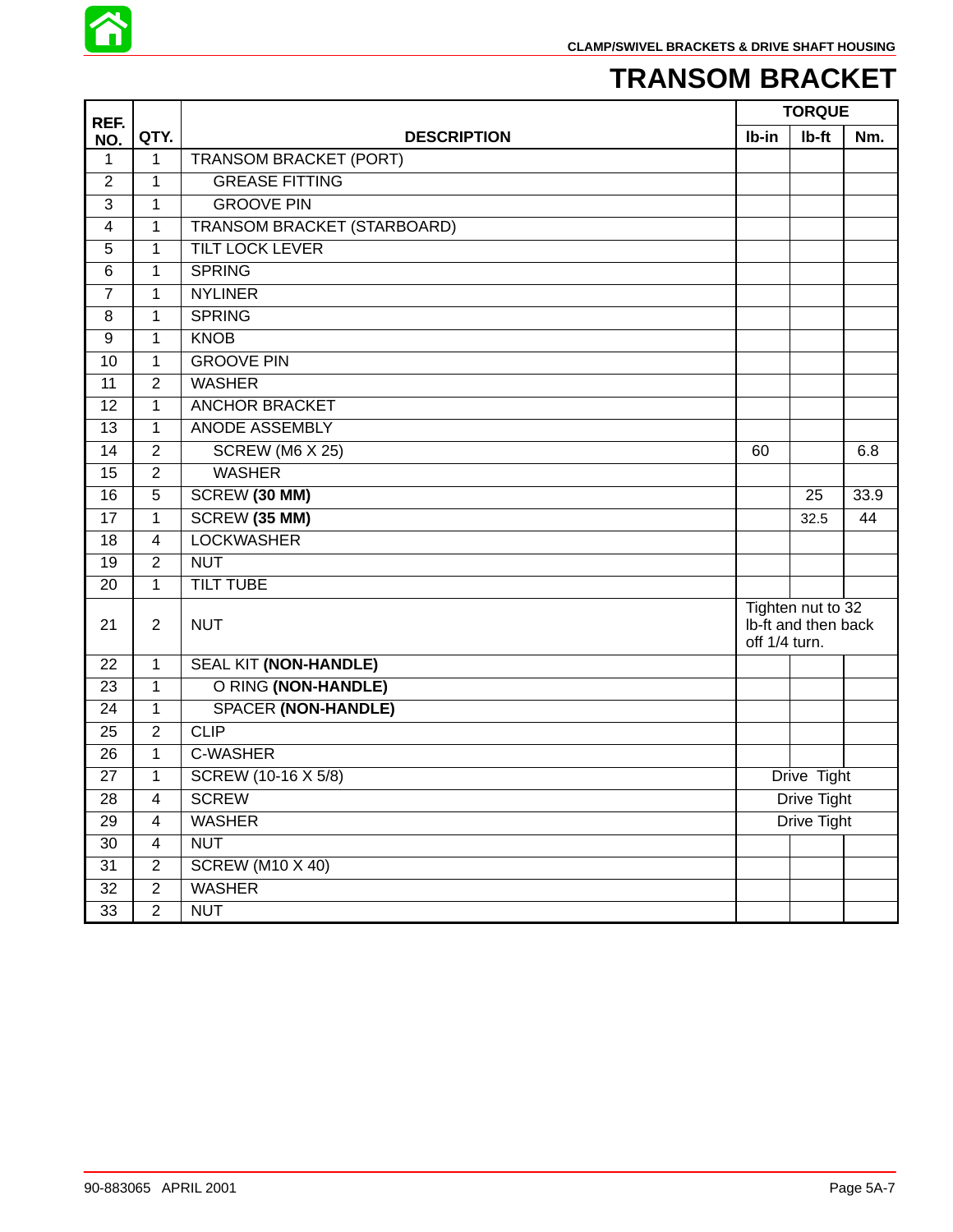



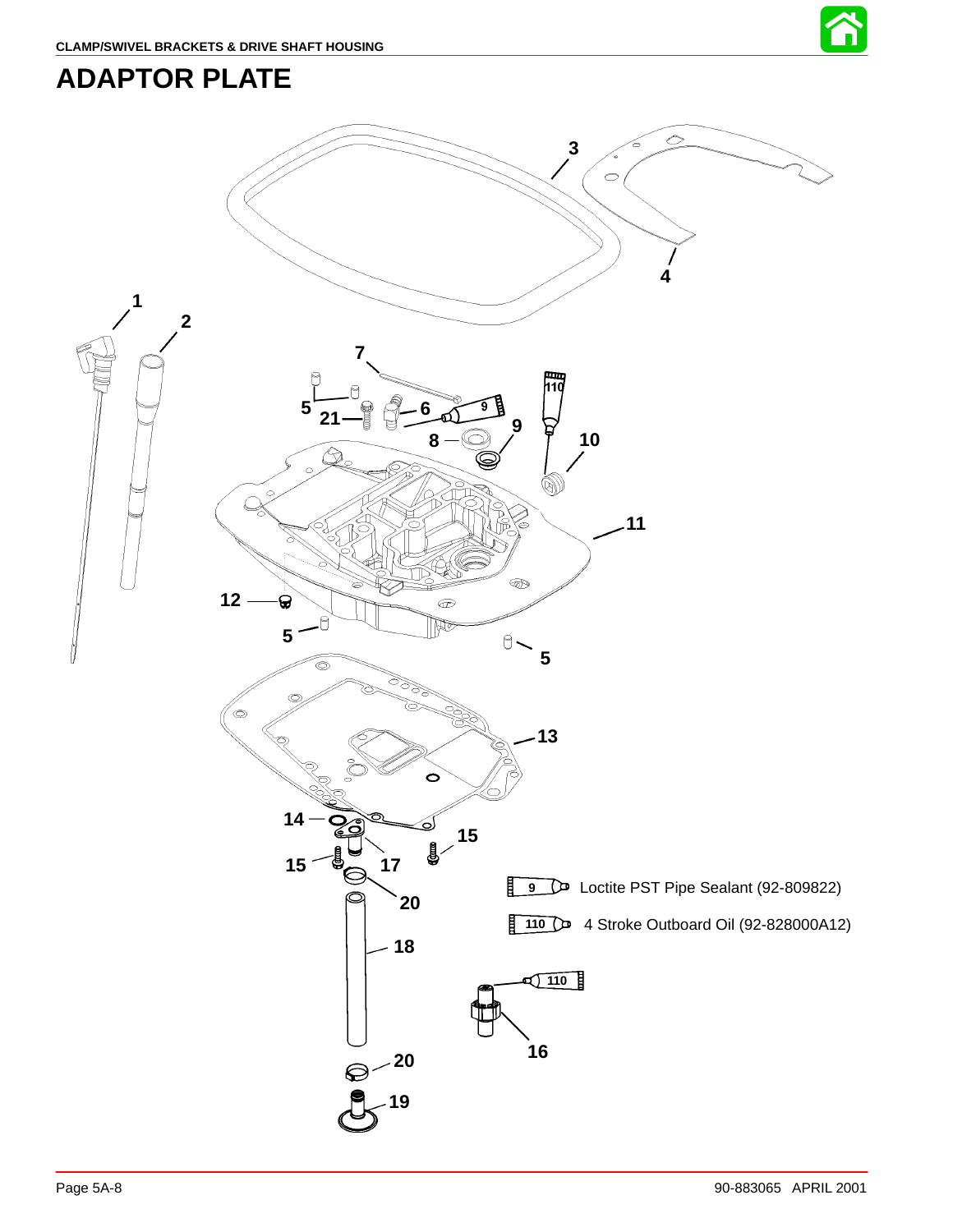

### **ADAPTOR PLATE**

| REF.           |                |                           |       | <b>TORQUE</b> |     |
|----------------|----------------|---------------------------|-------|---------------|-----|
| NO.            | QTY.           | <b>DESCRIPTION</b>        | Ib-in | lb-ft         | Nm. |
| 1              | $\mathbf 1$    | <b>DIPSTICK</b>           |       |               |     |
| $\overline{2}$ | 1              | <b>DIPSTICK TUBE</b>      |       |               |     |
| 3              | 1              | <b>SEAL</b>               |       |               |     |
| 4              | 1              | <b>HEAT SHIELD</b>        |       |               |     |
| 5              | 4              | <b>DOWEL PIN</b>          |       |               |     |
| $6\phantom{1}$ | $\mathbf{1}$   | <b>ELBOW</b>              |       |               |     |
| $\overline{7}$ | $\overline{2}$ | STA-STRAP                 |       |               |     |
| 8              | 1              | SEAL-DRIVESHAFT           |       |               |     |
| 9              | 1              | <b>BUSHING</b>            |       |               |     |
| 10             | $\mathbf{1}$   | PLUG-OIL PASSAGE          |       | 24.3          | 33  |
| 11             | $\mathbf{1}$   | <b>ADAPTOR PLATE</b>      |       |               |     |
| 12             | 1              | <b>PLUG</b>               |       |               |     |
| 13             | $\mathbf{1}$   | <b>GASKET</b>             |       |               |     |
| 14             | 1              | O RING                    |       |               |     |
| 15             | 3              | SCREW (M6 X 20)           | 75    |               | 8.5 |
| 16             | $\mathbf{1}$   | OIL PRESSURE RELIEF VALVE | 34    |               | 3.8 |
| 17             | 1              | PLATE-TOP OIL PICKUP      |       |               |     |
| 18             | 1              | <b>HOSE-OIL PICKUP</b>    |       |               |     |
| 19             | 1              | <b>BAFFLE</b>             |       |               |     |
| 20             | $\overline{2}$ | <b>CLAMP</b>              |       |               |     |
| 21             | 1              | <b>SCREW (M6 X 55)</b>    | 150   |               | 17  |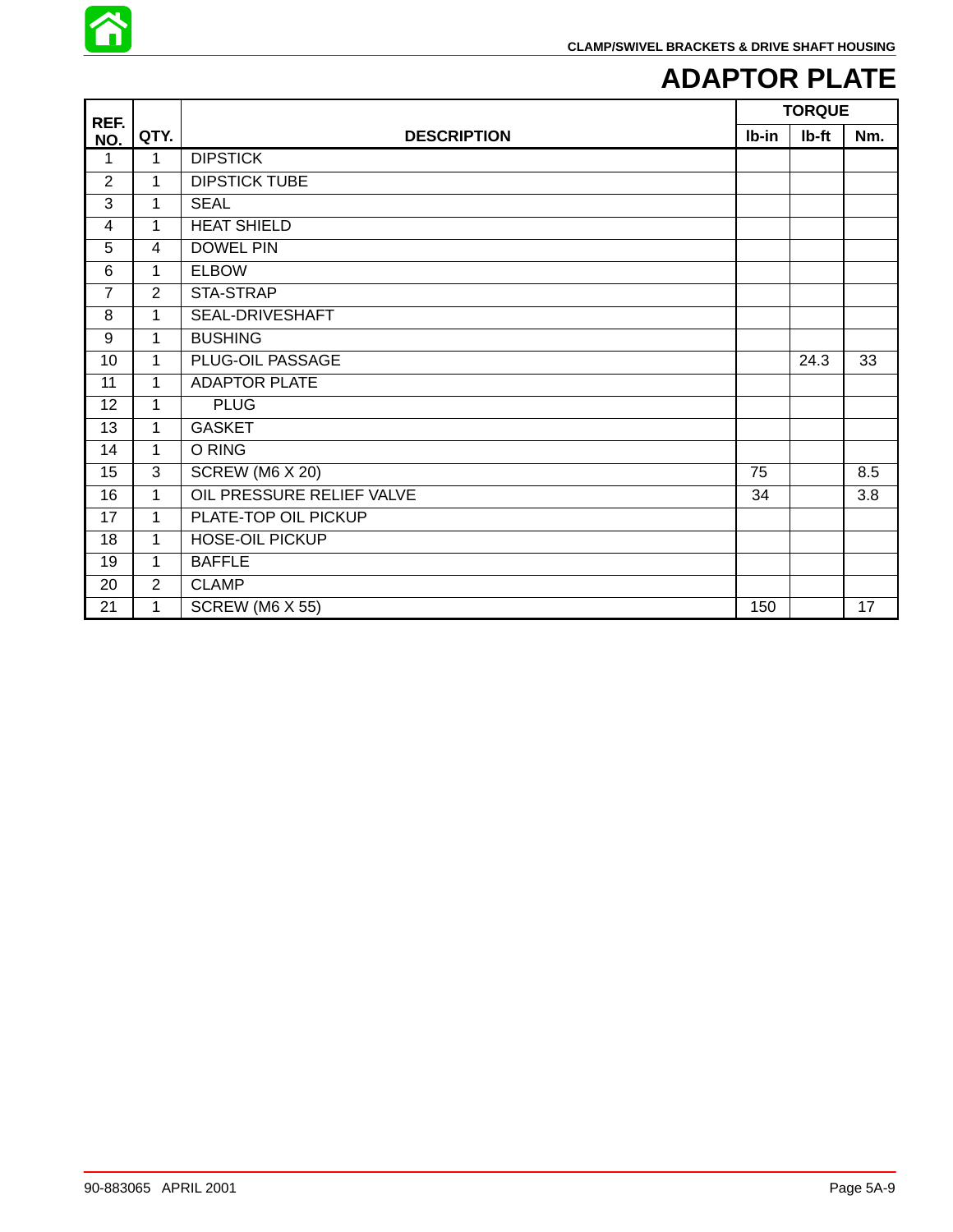

# **DRIVESHAFT HOUSING**

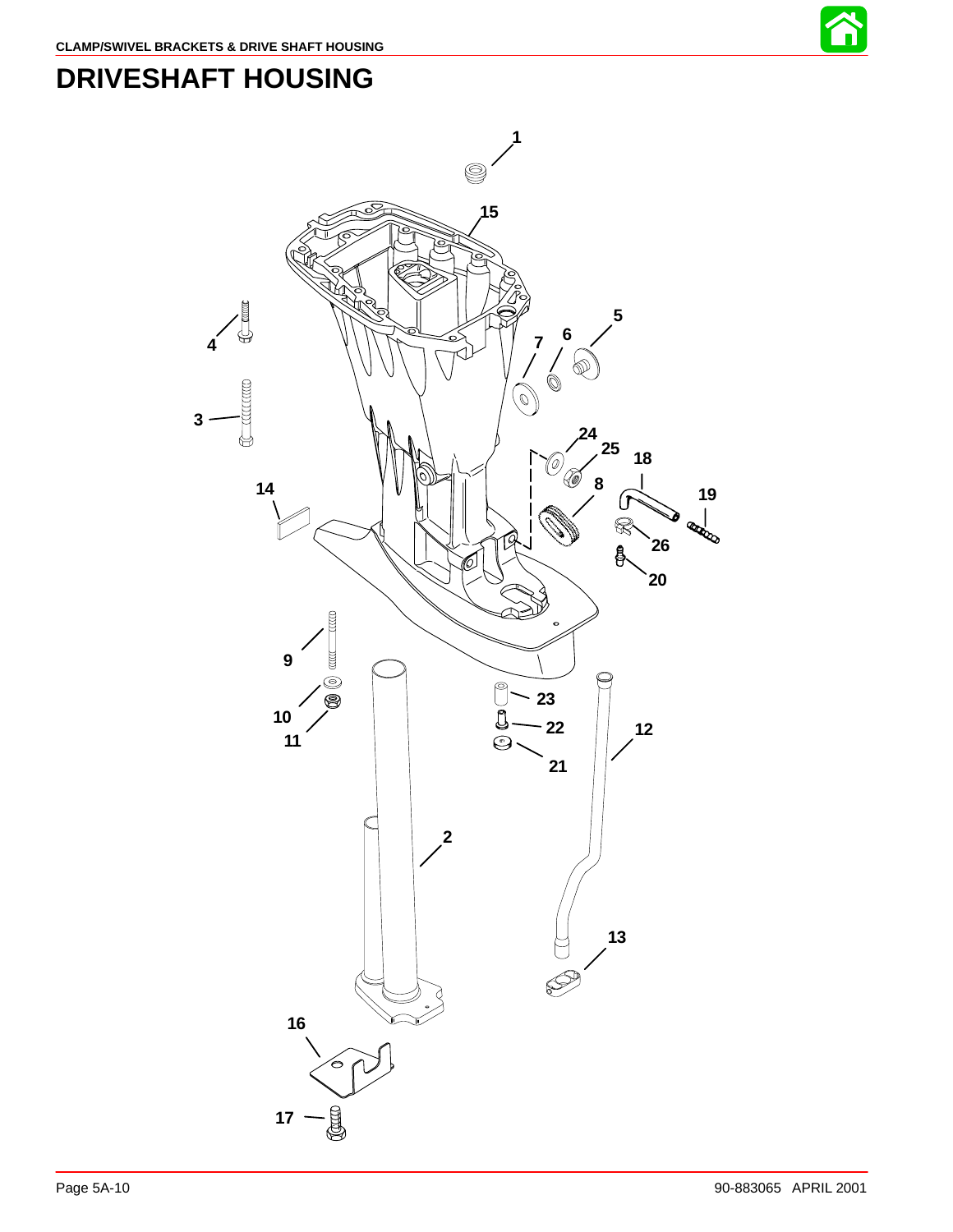

# **DRIVESHAFT HOUSING**

| REF.            |                |                               | <b>TORQUE</b> |       |      |
|-----------------|----------------|-------------------------------|---------------|-------|------|
| NO.             | QTY.           | <b>DESCRIPTION</b>            | Ib-in         | Ib-ft | Nm.  |
| 1               | 1              | SEAL-water tube               |               |       |      |
| $\overline{2}$  | 1              | <b>EXHAUST PIPE</b>           |               |       |      |
| 3               | 8              | SCREW (M8x110)                |               | 33    | 44.7 |
| 4               | 5              | <b>SCREW (M8 x 45)</b>        |               | 28    | 38   |
| 5               | 1              | <b>DRAIN PLUG</b>             | 210           | 17.5  | 23.5 |
| $6\phantom{1}6$ | $\mathbf{1}$   | <b>GASKET</b>                 |               |       |      |
| $\overline{7}$  | $\overline{2}$ | <b>BUMPER</b>                 |               |       |      |
| 8               | $\mathbf{1}$   | <b>GROMMET</b>                |               |       |      |
|                 | 1              | STUD (M10 x 50) (NON-BIGFOOT) |               | 12    | 16.3 |
| 9               | $\overline{1}$ | STUD (M10 x 100) (BIGFOOT)    |               | 12    | 16.3 |
| 10              | 1              | <b>WASHER</b>                 |               |       |      |
| 11              | 1              | <b>NUT</b>                    |               | 40    | 54.5 |
| 12              | 1              | <b>WATER TUBE</b>             |               |       |      |
| 13              | 1              | <b>GUIDE</b>                  |               |       |      |
| 14              | $\mathbf{1}$   | <b>BUMPER (LONG)</b>          |               |       |      |
| 15              | 1              | <b>DRIVESHAFT HOUSING</b>     |               |       |      |
| 16              | 1              | <b>PLATE</b>                  |               |       |      |
| 17              | $\mathbf{1}$   | <b>SCREW (M10 X 25)</b>       |               | 26    | 35.3 |
| 18              | 1              | <b>SPEEDOMETER PICK UP</b>    |               |       |      |
| 19              | 1              | <b>CONNECTOR</b>              |               |       |      |
| 20              | 1              | <b>FITTING</b>                |               |       |      |
| 21              | $\mathbf{1}$   | <b>SPACER</b>                 |               |       |      |
| 22              | 1              | <b>COUPLING</b>               |               |       |      |
| 23              | 1              | <b>BUSHING</b>                |               |       |      |
| 24              | $\overline{2}$ | <b>WASHER</b>                 |               |       |      |
| 25              | $\overline{2}$ | <b>NUT</b>                    |               |       |      |
| 26              | 1              | STA-STRAP                     |               |       |      |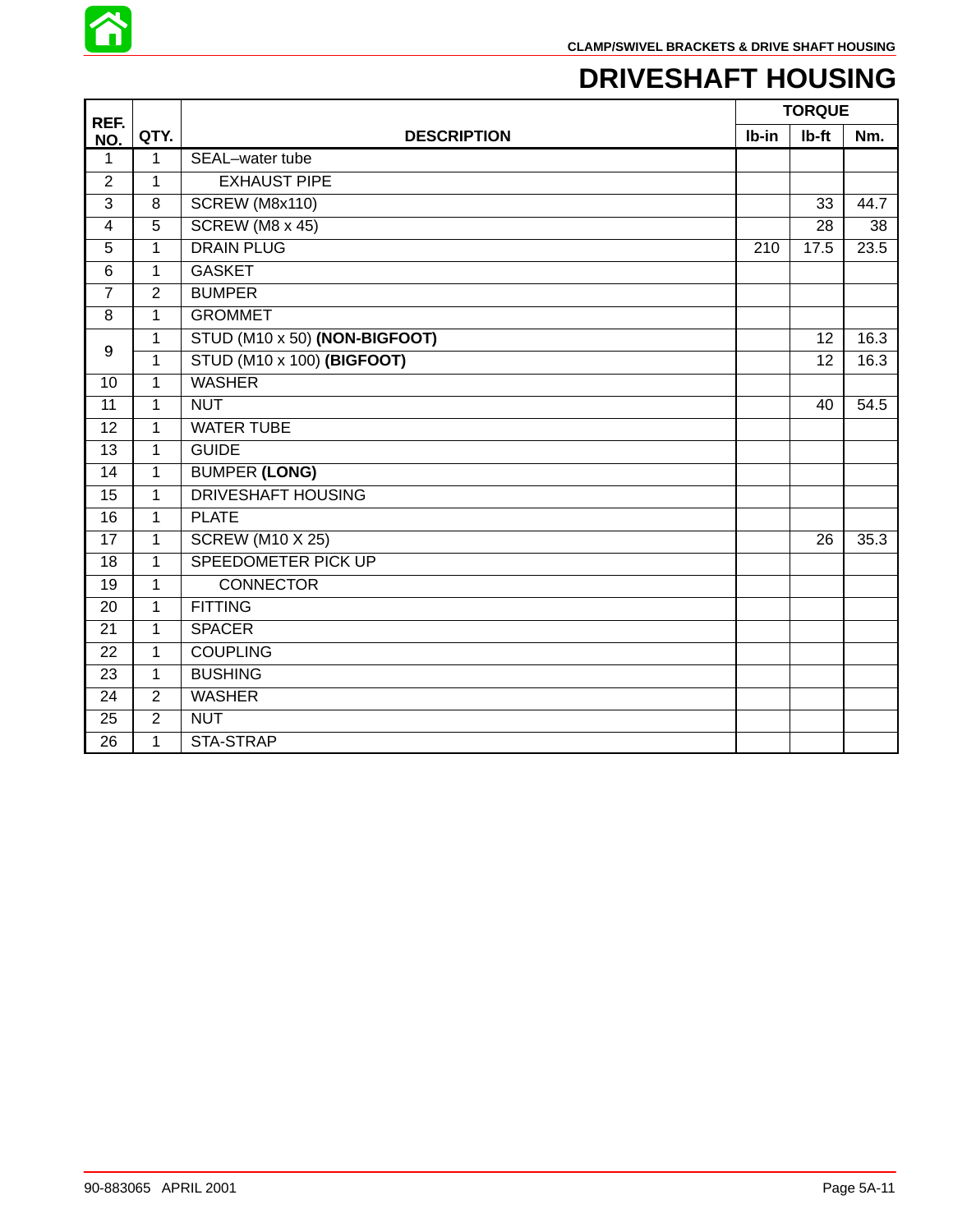



**BOTTOM COWL**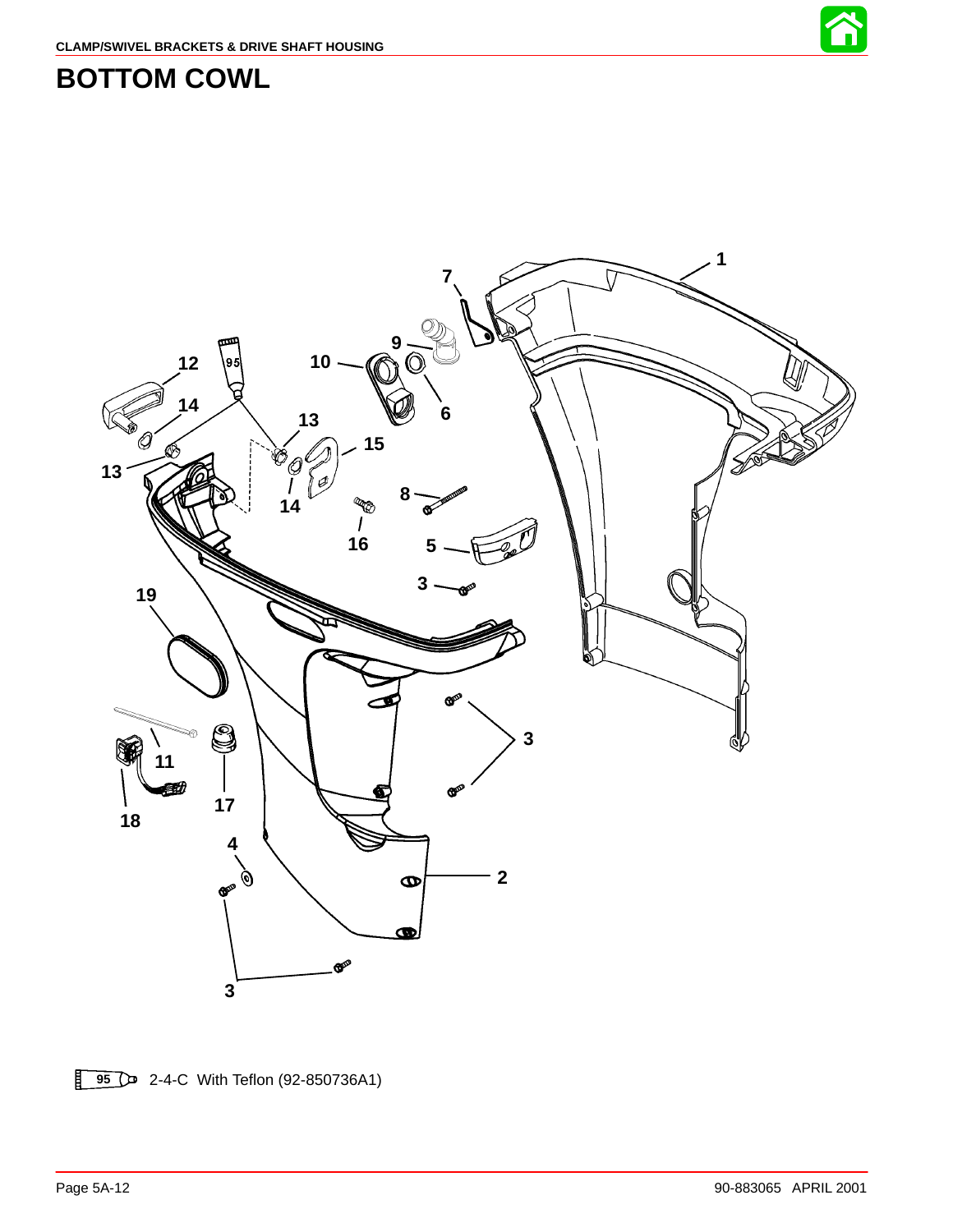

# **BOTTOM COWL**

| REF.            |                |                          |       | <b>TORQUE</b> |     |
|-----------------|----------------|--------------------------|-------|---------------|-----|
| NO.             | QTY.           | <b>DESCRIPTION</b>       | Ib-in | Ib-ft         | Nm. |
| 1               | 1              | BOTTOM COWL (LONG-PORT)  |       |               |     |
| $\overline{2}$  | 1              | BOTTOM COWL (LONG-STBD.) |       |               |     |
| 3               | 6              | SCREW (M6 X 30)          | 60    |               | 6.8 |
| $\overline{4}$  | 1              | <b>WASHER</b>            |       |               |     |
| 5               | 1              | <b>SEAL</b>              |       |               |     |
| 6               | 1              | <b>WASHER</b>            |       |               |     |
| $\overline{7}$  | 1              | <b>GASKET</b>            |       |               |     |
| 8               | 1              | SCREW (M6 X 60)          | 60    |               | 6.8 |
| 9               | 1              | FITTING-TELLTALE         |       |               |     |
| 10 <sup>1</sup> | 1              | <b>BOOT</b>              |       |               |     |
| 11              | 1              | STA-STRAP                |       |               |     |
| 12              | $\mathbf{1}$   | LEVER-COWL LATCH         |       |               |     |
| 13              | 2              | <b>BUSHING</b>           |       |               |     |
| 14              | $\overline{2}$ | <b>WAVE WASHER</b>       |       |               |     |
| 15              | 1              | LATCH HOOK               |       |               |     |
| 16              | 1              | SCREW (M6 X 16)          | 60    |               | 6.8 |
| 17              | $\mathbf{1}$   | <b>GROMMET</b>           |       |               |     |
| 18              | 1              | <b>SWITCH</b>            |       |               |     |
| 19              | 1              | <b>GROMMET</b>           |       |               |     |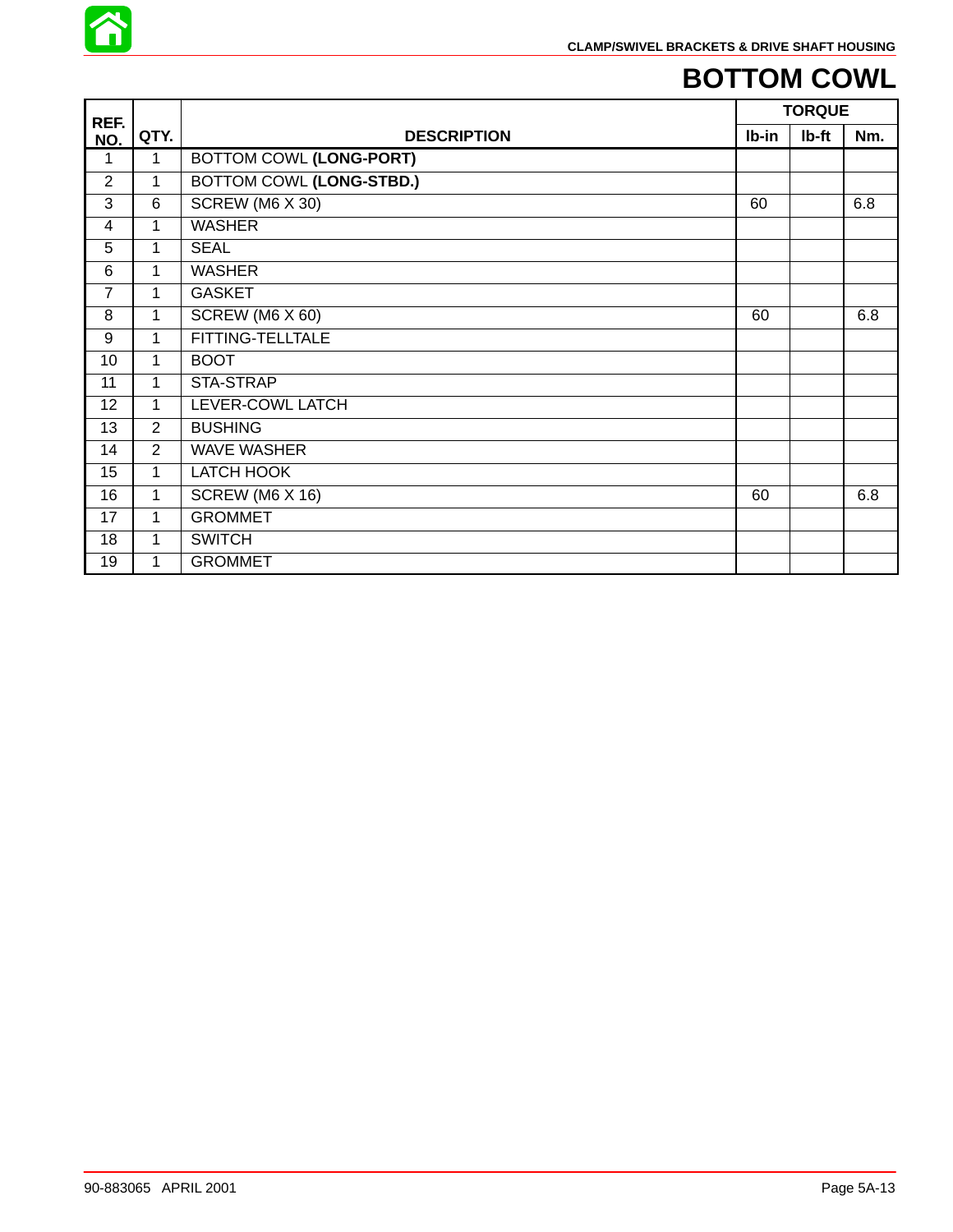

## **Bottom Cowl Removal/Installation**

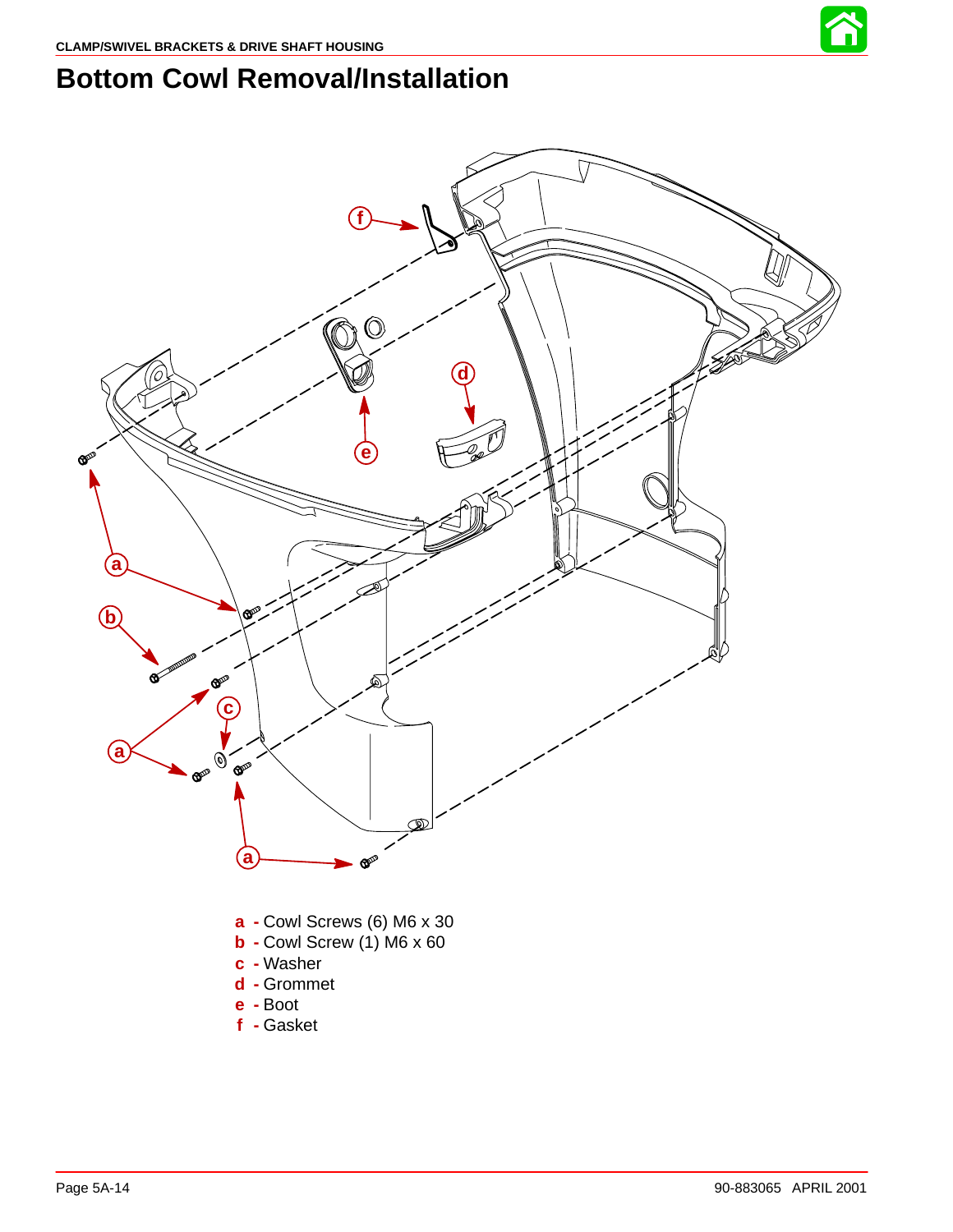# **Adaptor Plate Removal**

- 1. Remove powerhead, refer to section 4B.
- 2. Remove lower unit, refer to section 6.
- 3. Rotate shift linkage until the flat on the shift shaft bracket lines up with the flat on the bushing. Pull the shift shaft straight up and out.



4. Remove wire grommet from adaptor plate. Pull power trim wires out of grommet.



**a -** Trim Wire Grommet

**c -** Shift Shaft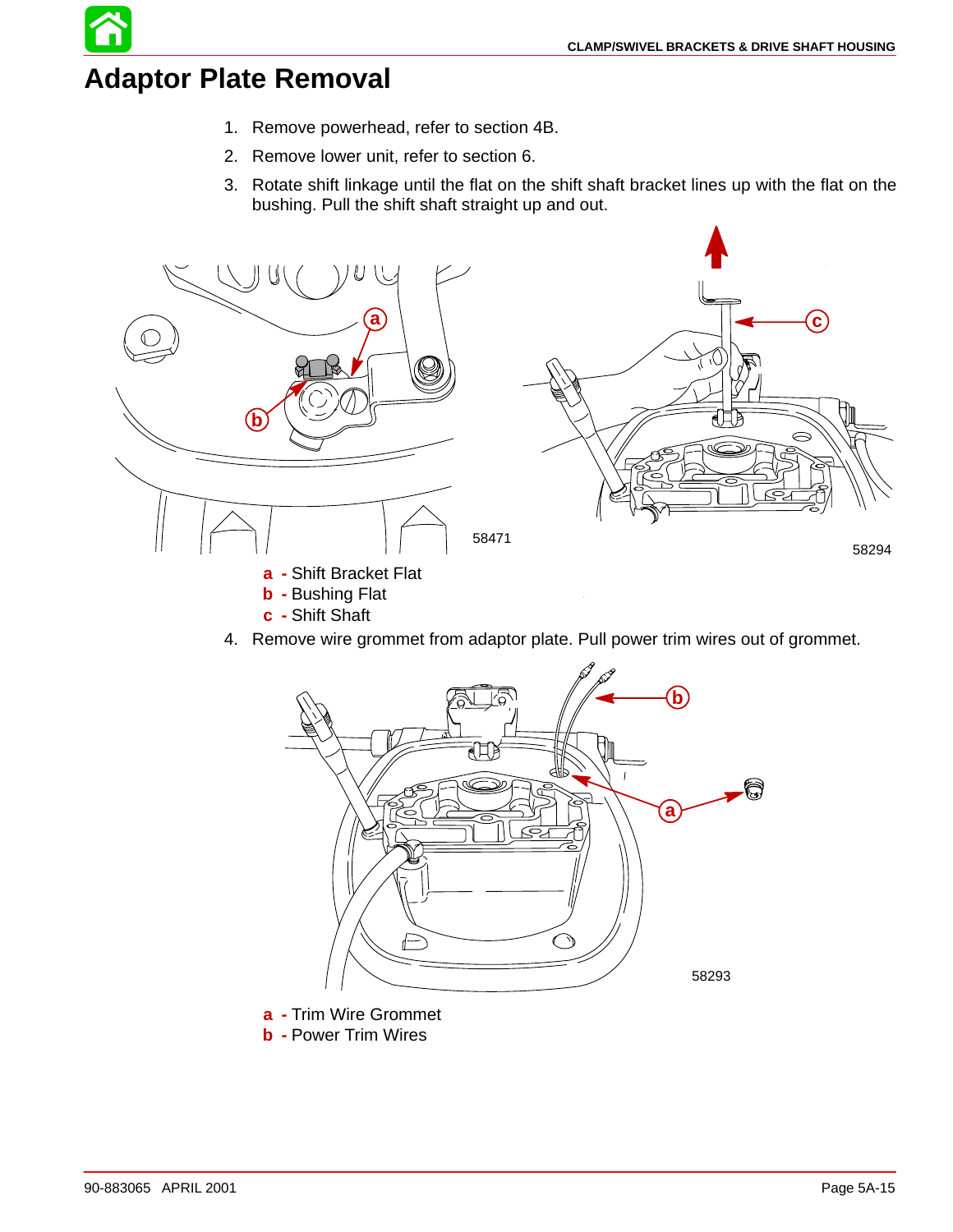

- 5. Remove nuts and washers from lower mount bolts.
- 6. Remove ground strap bolt.



- **b -** Lower Mount Bolt (2) M10 x 105
- **c -** Washer (2)
- **d -** Ground Strap Bolt
- 7. Remove nuts and washers from upper mount bolts.

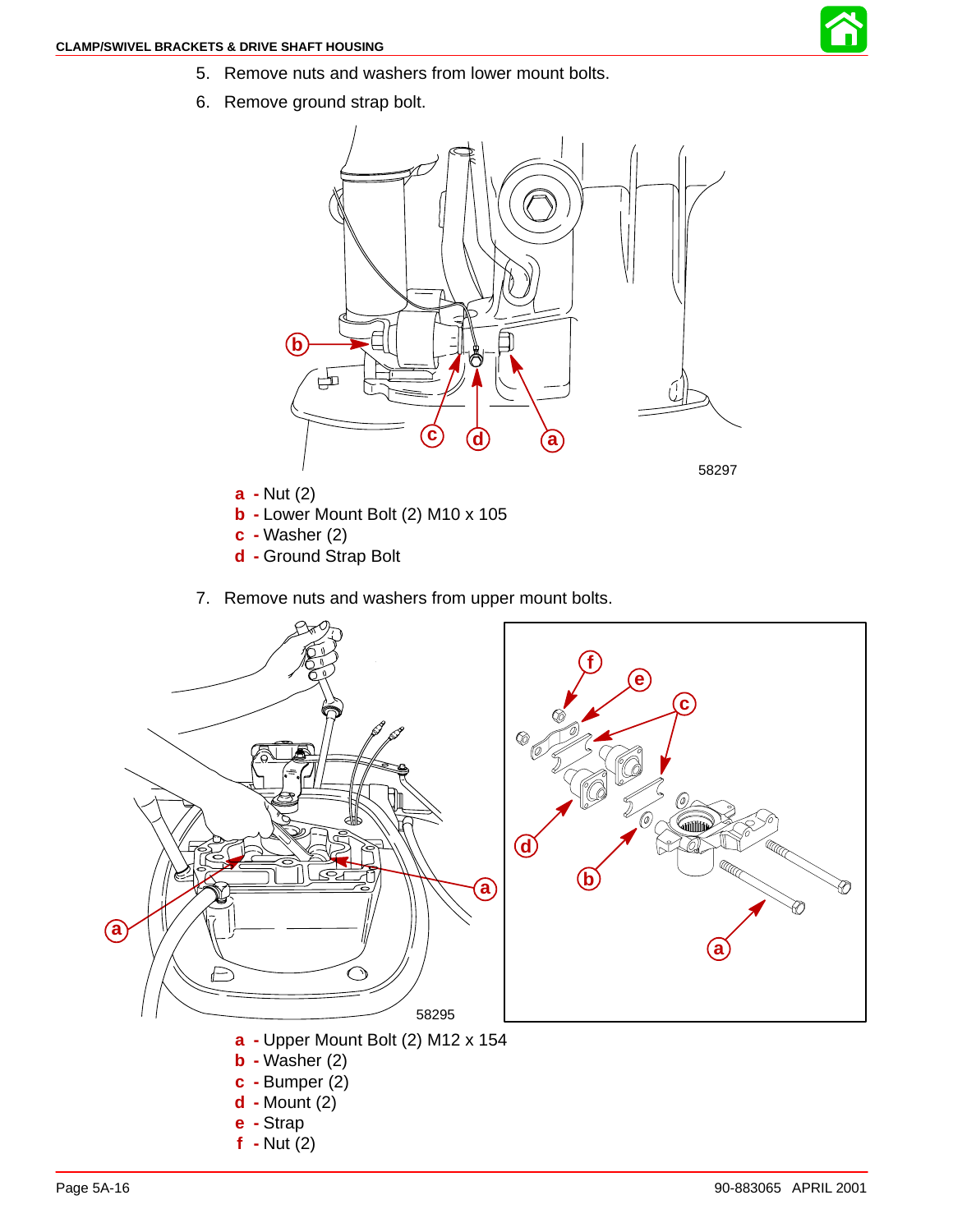

8. Separate drive shaft housing from transom bracket mount bolts by pulling backward.



**a -** Driveshaft Housing

- **b -** Transom Bracket
- 9. Remove drain plug on port side of driveshaft housing to drain remaining oil from sump.



**a -** Drain Plug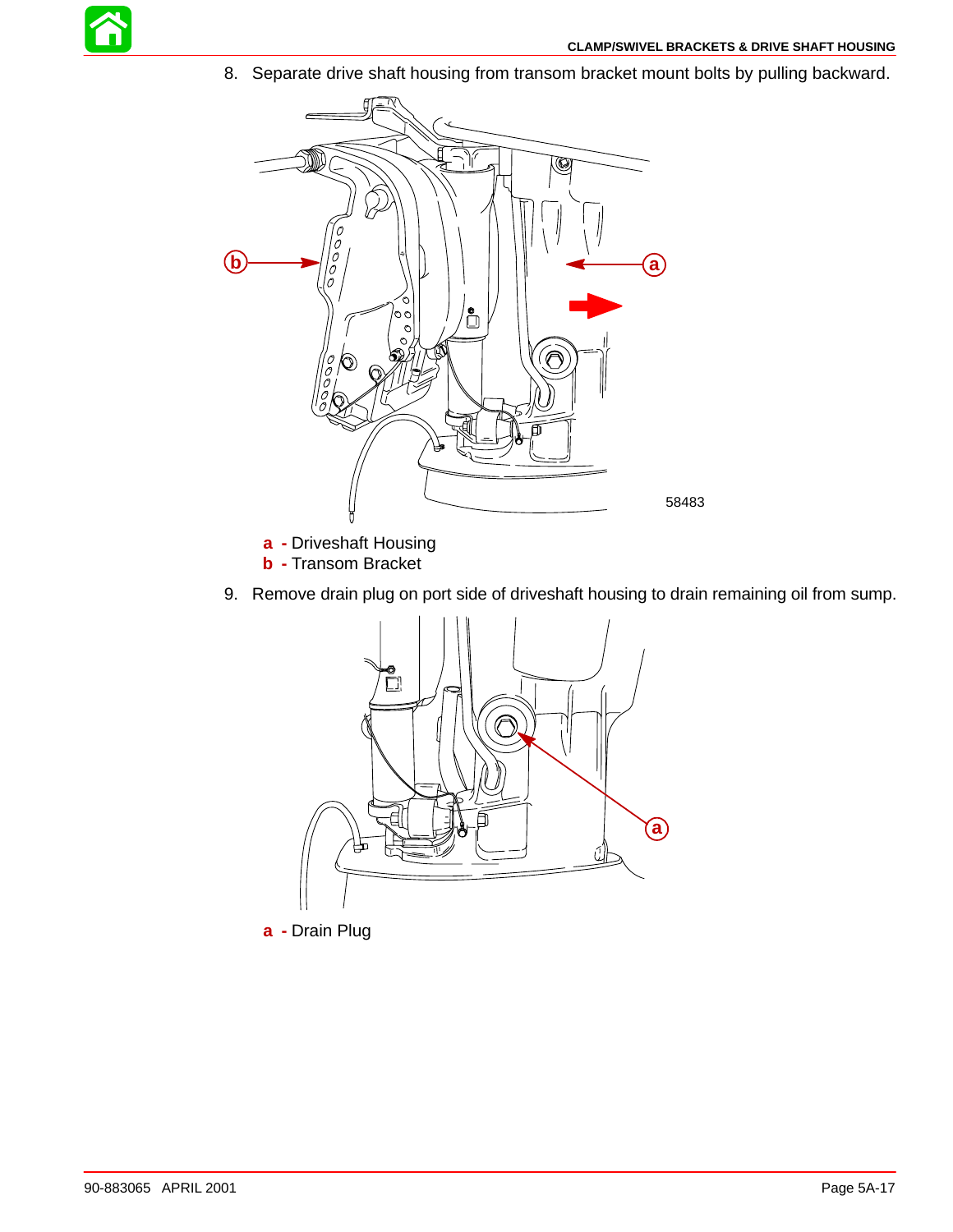

10. Remove five (5) adaptor plate screws from aft/underside of driveshaft housing.



**a -** Screw (5) M8 x 45

11. Remove allen head screw on top of adaptor plate.



**a -** Allen Head Screw M6 x 55

- 12. Remove adaptor plate from driveshaft housing.
- 13. Inspect powerhead base gasket and adaptor plate gasket before reassembly. Replace if necessary.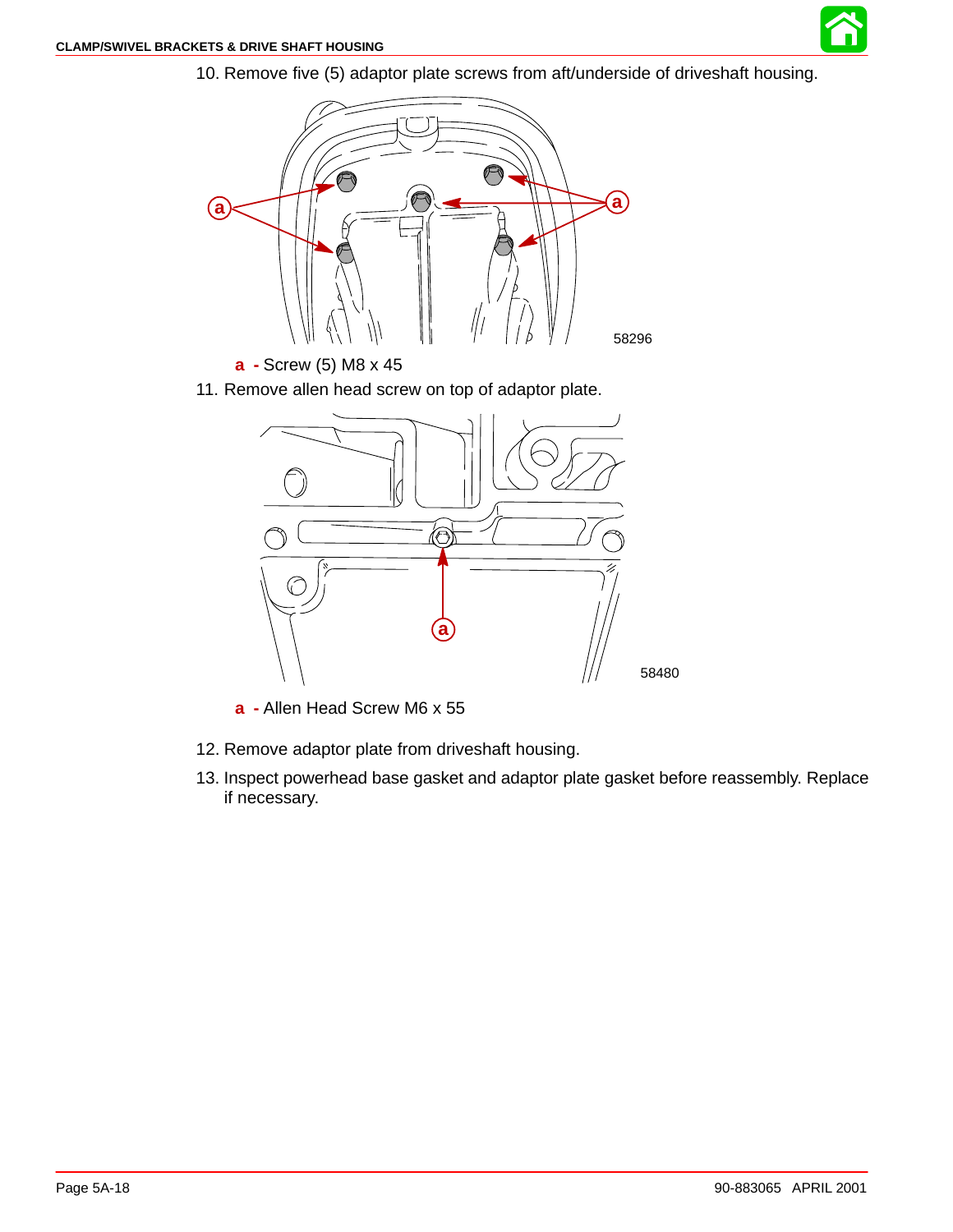#### **Cleaning Oil Sump**

1. Inspect and clean oil sump thoroughly before reassembly.



**a -** Oil Sump

#### **Adaptor Plate Inspection/Cleaning**

- 1. Disassemble, clean and inspect adaptor plate components as required.
- 2. Oil pick-up screen in baffle should be clean and free of damage.
- 3. Oil pick-up hose must be in good condition and clamped securely at either end.
- 4. Oil pressure relief valve must be clean and free to open and close without sticking.

58467



- **b -** Dowel Pin (2)
- **c -** Screw (3) M6 x 20
- **d -** Oil Pressure Relief Valve/Deflector Cup Assembly
- **e -** Oil Pick-up Hose
- **f -** Baffle Screen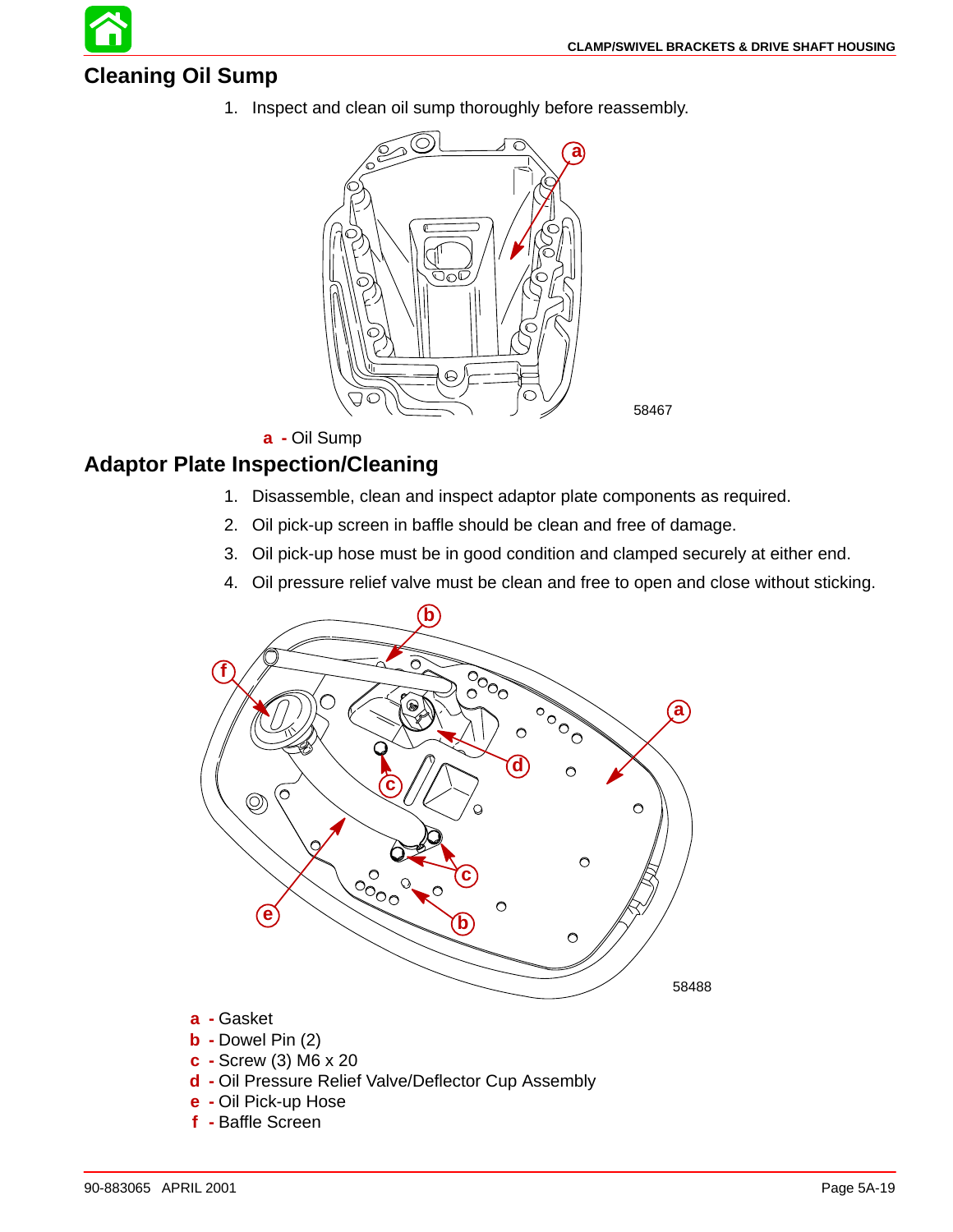

## **Adaptor Plate Reassembly**

1. If removed during cleaning/inspection, install adaptor plate components per the above diagram. Tighten fasteners to specified torque.

|  | <b>Pickup Hose/Gasket Screw Torque</b> |  |  |
|--|----------------------------------------|--|--|
|--|----------------------------------------|--|--|

75 lb-in. (8.5 Nm)

**Oil Pressure Relief Valve Torque (Oiled)**

17 lb-ft. (23 Nm)

1. Place adaptor plate on to driveshaft housing, install five (5) screws on the aft/underside of the driveshaft housing and tighten to specified torque.



**a -** Screw (5) M8 x 45

| <b>Adaptor Plate Screw Torque</b> |
|-----------------------------------|
| 33 lb-ft. (44.7 Nm)               |

2. Install allen head screw on top side of adaptor plate. Tighten to specified torque.



**a -** Allen Head Screw M6 x 55

| <b>Adaptor Plate Screw Torque</b> |
|-----------------------------------|
| 150 lb-in. (16.9 Nm)              |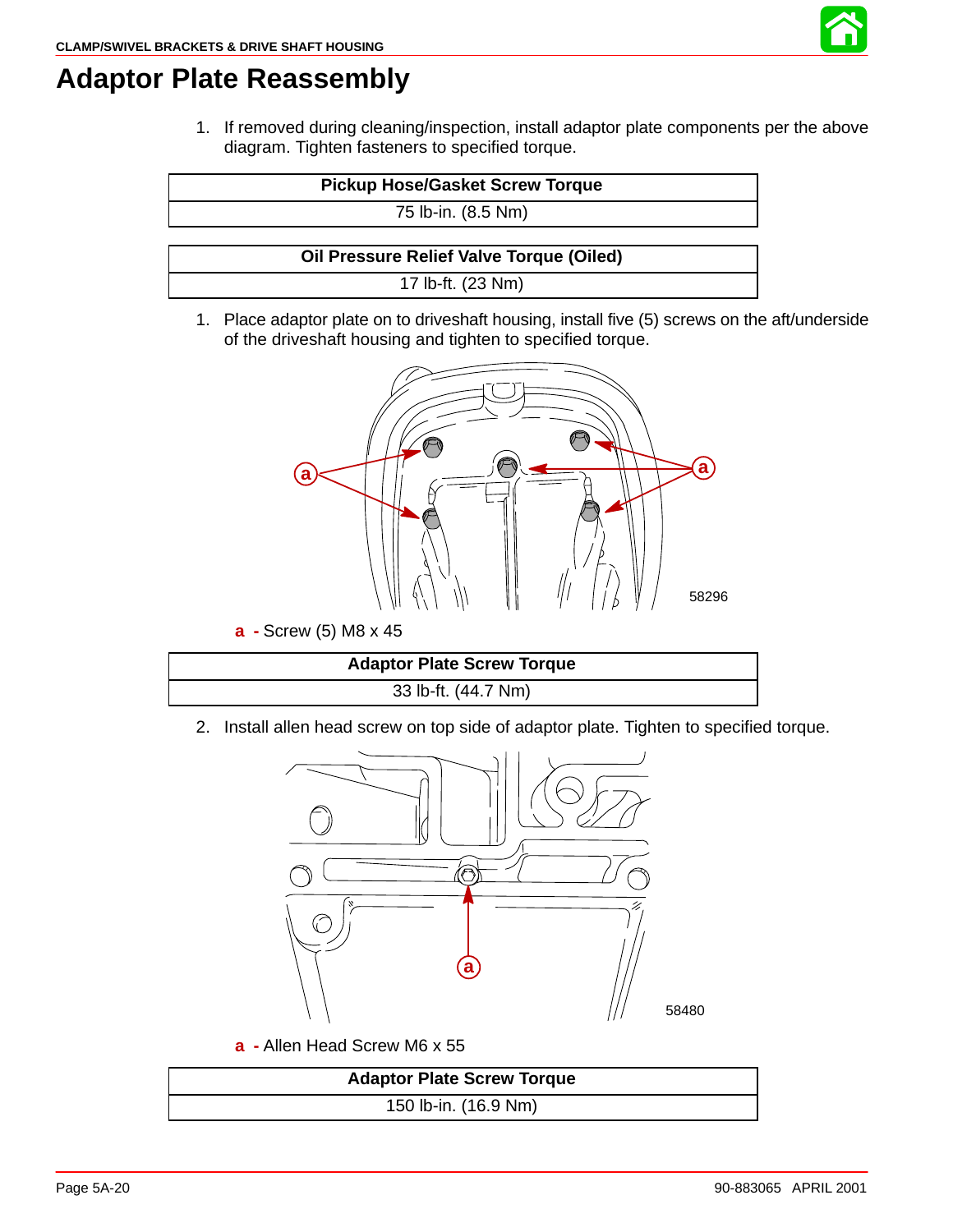# **Driveshaft Housing Reassembly**

- 1. Replace driveshaft housing assembly to transom bracket. Two people may be required for this, one to hold the driveshaft housing, the other to install the upper and lower bolts.
- 2. Tighten lower bolts to specified torque. Make sure washers are in the correct position.
- 3. Tighten ground strap screw.



4. Tighten upper mount bolts to specified torque.



**a -** Upper Mount Bolt(2) M12 x 154

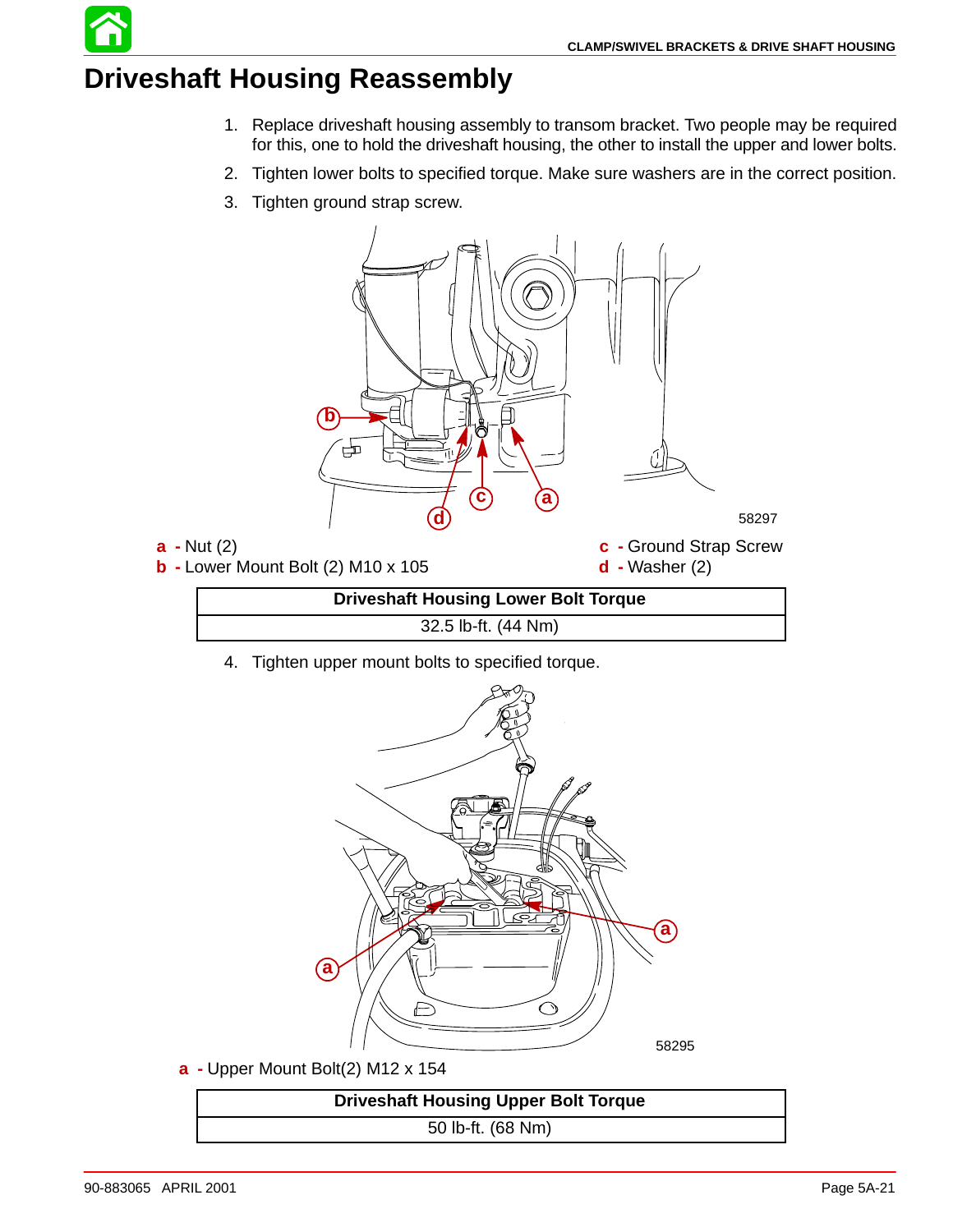5. Replace drain plug into housing and torque to specified torque.



6. Slide the shift shaft through the bushing, into the driveshaft housing.

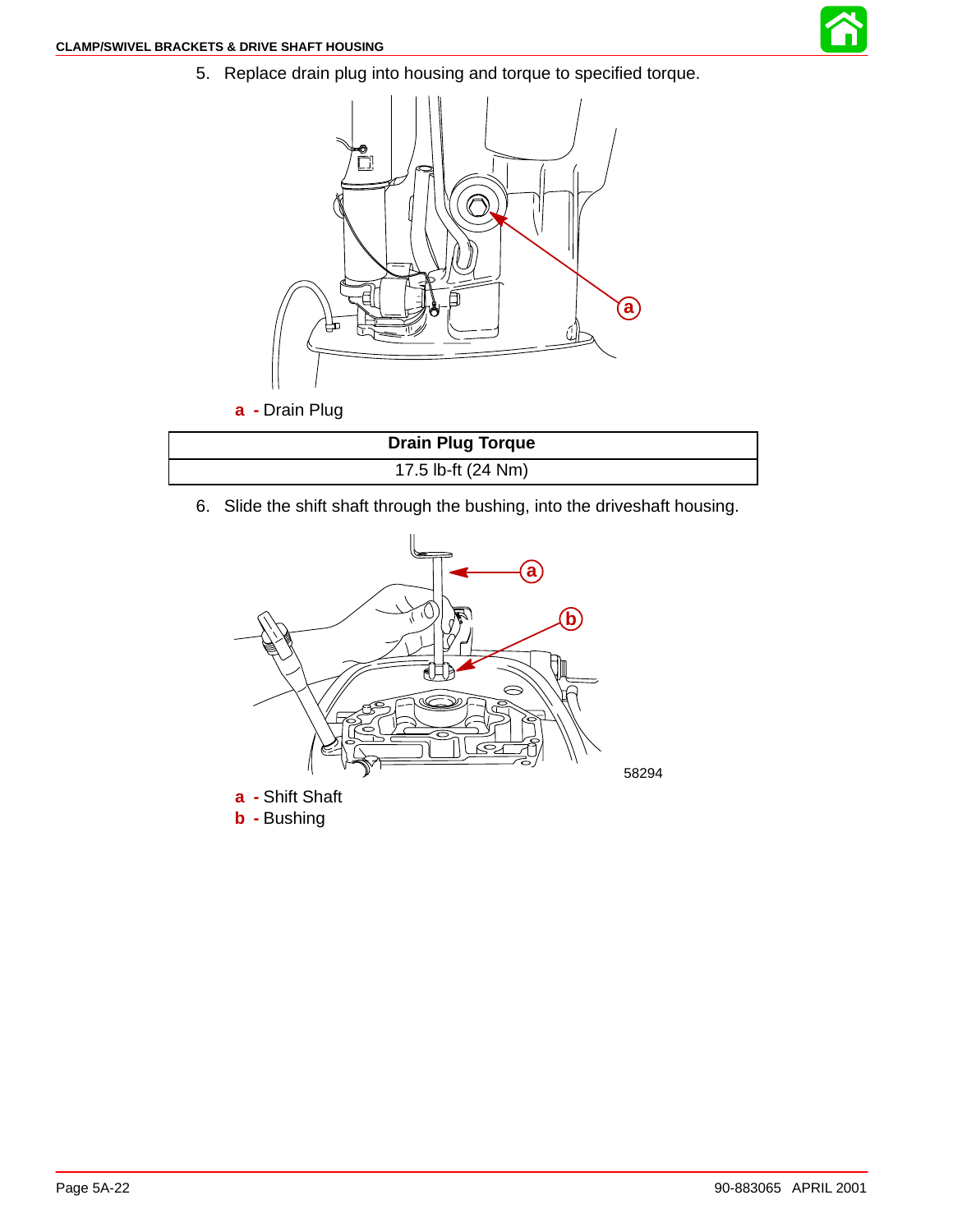

7. Rotate shift shaft so the flat on the shift shaft bracket lines up with the flat on the bushing.



- **a -** Shift Shaft Bracket
- **b -** Bushing Flat
- 8. Rotate shift shaft and position bracket in the neutral position.



58487

**a -** Shift Shaft Bracket